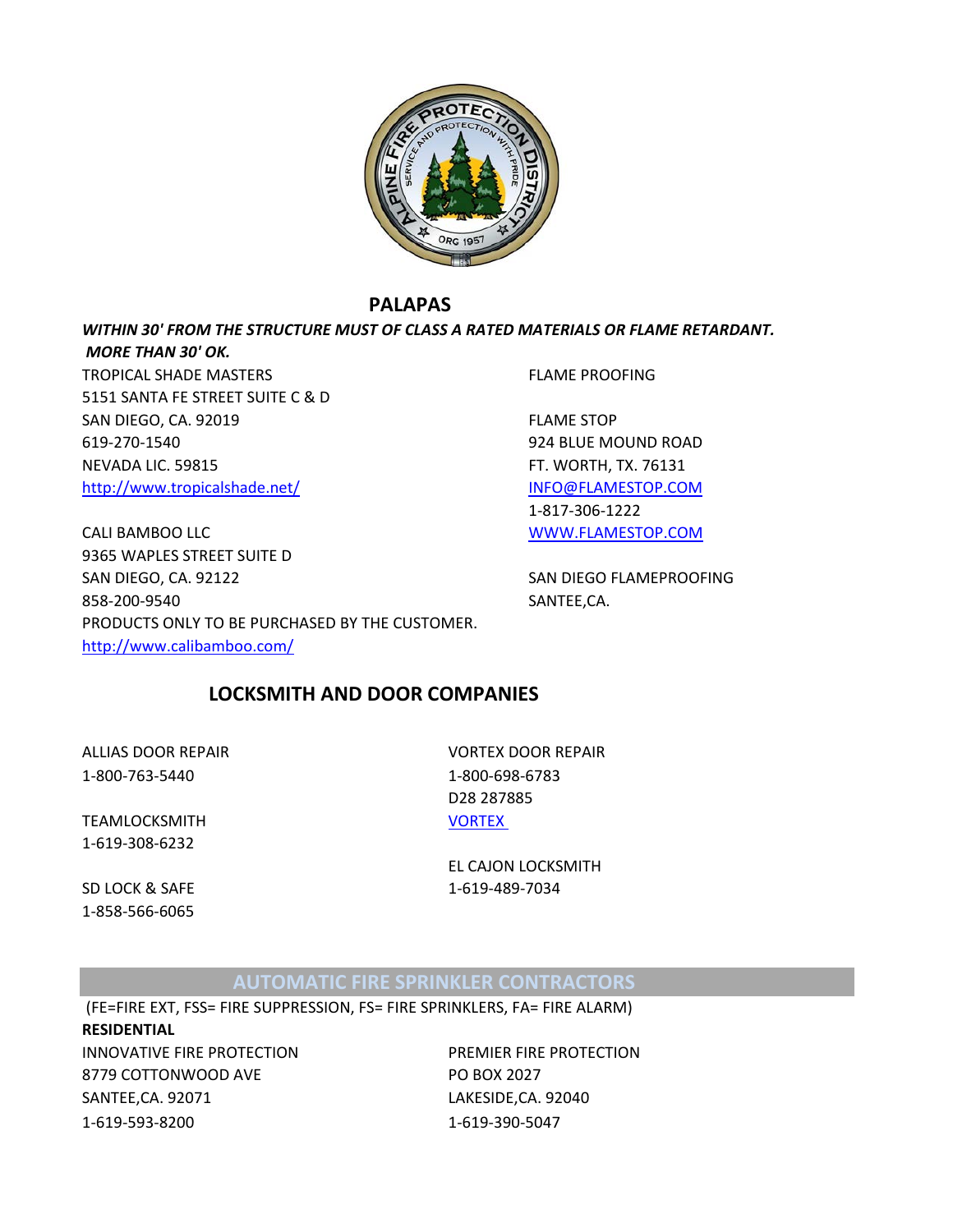## DON SCHROEDER STEVE PETRI C16- 711148 C16-939040 FS [PREMIER](http://www.premierfireprotectioninc.com/)

LA MESA,CA.91941 EL CAJON,CA.92020 619-741-3661 1-619-588-6364 BRENT SEXTON TOD EMERY C16-680423 C16-682025 FS FS

# FS

SEXTON FIRE PROTECTION SYMONNS FIRE PROTECTION 5044 GLEN STREET 1050 PIONEER WAY SUITE R

# **AUTOMATIC FIRE SPRINKLER CONTRACTORS**

 (FE=FIRE EXT, FSS= FIRE SUPPRESSION, FS= FIRE SPRINKLERS, FA= FIRE ALARM) **COMMERICAL**

INNOVATIVE FIRE PROTECTION AZTEC FIRE PROTECTION 417 VERNON WAY 8107 COMMERICAL STREET EL CAJON,CA. 92020 LA MESA,CA. 91942 RANDY 1-619-464-5625 1-619-590-1101 RANDY AKINS C16- 684659 C16-852201 FS AND A RESIDENCE AND A RESIDENCE AND A RESIDENCE AND A RESIDENCE AND A RESIDENCE AND A RESIDENCE AND A RESIDENCE AND A RESIDENCE AND A RESIDENCE AND A RESIDENCE AND A RESIDENCE AND A RESIDENCE AND A RESIDENCE AND A RESID

FIREWATCH SIMPLEX GRINNELL 427 EL CAJON BLVD 3568 RUFFIN ROAD SERVICE MGR
SERVICE MGR
SERVICE MGR
SERVICE MGR
SERVICE MGR
SERVICE MGR
SERVICE MGR
SERVICE MGR
SERVICE MGR
SERVICE MGR
SERVICE MGR
SERVICE MGR
SERVICE MGR
SERVICE MGR
SERVICE MGR
SERVICE MGR
SERVICE MGR
SERVICE MGR
SERVIC 1-619-299-3473 1-858-633-9100 C16-737578 C16-968851 [FIREWATCH](http://www.firewatchfireequip.com/) [SIMPLEX](http://www.simplexgrinnell.com/) FE,FSS,FS,FA, FE,FSS,FS,FA

WESTERN FIRE PROTECTION CINTAS FIRE PROTECTION 13630 DAMIELSON ST
8254 RONSON RD POWAY, CA. 92064 SAN DIEGO, CA. 92111 NEW CONSTRUCTION 1-858-495-2335 1-858-513-4949 C16 914328 C16-588039 [CINTAS](http://www.cintas.com/Fire-Protection-Services) [WESTERN](http://sandiegofireprotection.com/) FE,FSS,FS,FA,

#### FS

SCHMIDT FIRE PROTECTION METRO FIRE PROTECTION 4760 MURPHY CANYON ROAD 2733 VIA ORANGE WAY #103 SAN DIEGO, CA. 92123 SPRING VALLEY, CA. 91978

FE,FSS,FS,FA,

EL CAJON,CA. 92020 SAN DIEGO, CA. 92123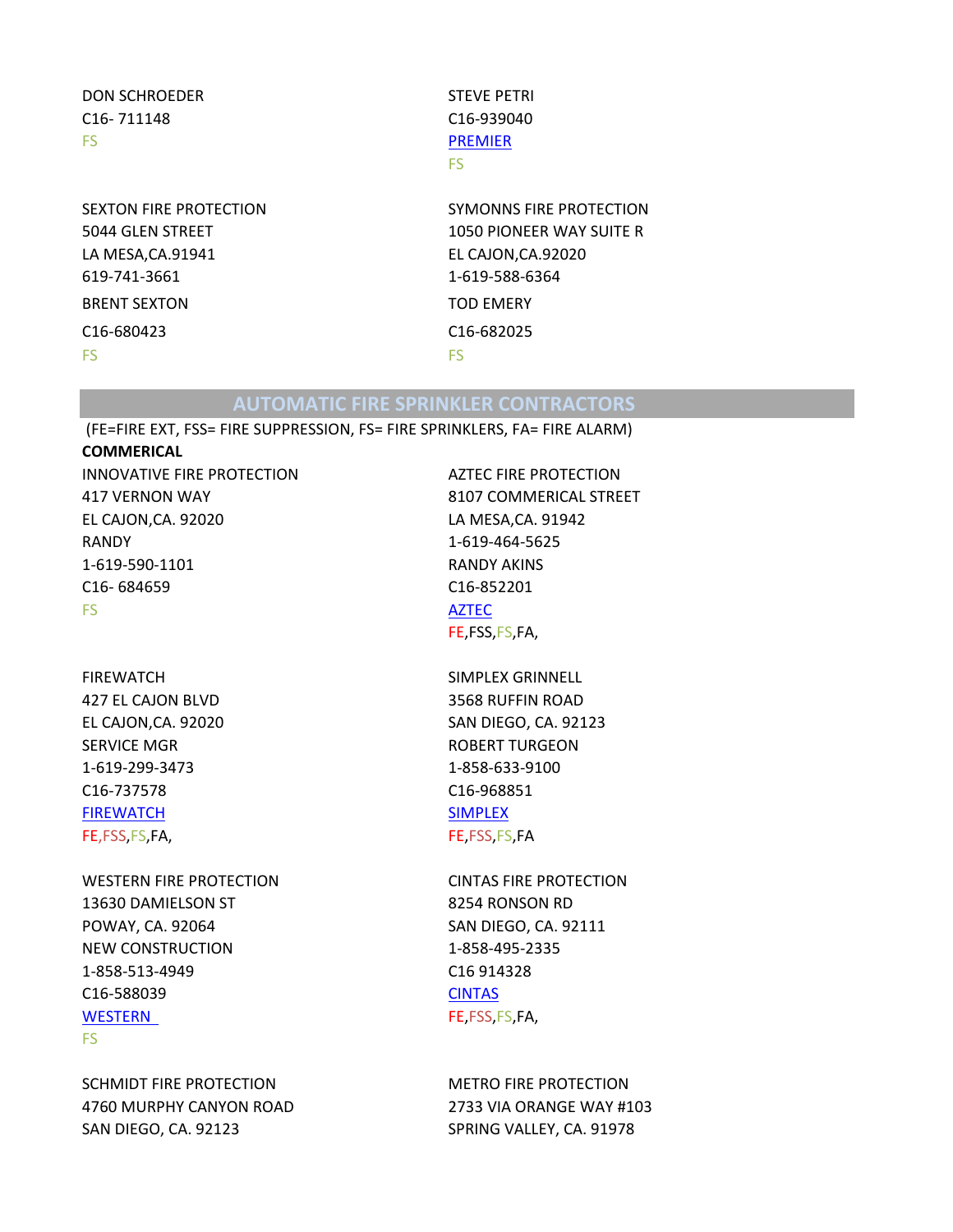| SALES 1-858-279-6122    | SALES <sub>1</sub> |
|-------------------------|--------------------|
| C <sub>16</sub> -272398 | $C16-90$           |
| <b>SCHMIDT</b>          | <b>METRO</b>       |
| FS,                     | FE FSS I           |

SALES 1-619-670-3500 C<sub>16</sub>-909203 FE, FSS, FS, FA,

### **FIRE EXTINGUISHER COMPANIES**

 (FE=FIRE EXTINGUISHERS, FSS= FIRE SUPPRESSION SYSTEM, FS= FIRE SPRINKLERS, FA= FIRE ALARM) ABC FIRE EQUIPMENT ANITA HOSE COMPANY PO BOX 99 7937 NORTH AVE CHULA VISTA, CA. 91912 LEMON GROVE, CA. 91945 1-619-295-8303 1-619-462-3473 FE FE ALL THE STATE OF THE STATE OF THE STATE OF THE STATE OF THE STATE OF THE STATE OF THE STATE OF THE STATE OF THE STATE OF THE STATE OF THE STATE OF THE STATE OF THE STATE OF THE STATE OF THE STATE OF THE STATE OF THE

AZTEC FIRE PROTECTION FIREWATCH 8107 COMMERICAL STREET 427 EL CAJON BLVD LA MESA,CA. 91942 EL CAJON,CA. 92020 1-619-464-5625 MIKE LAVALLE RANDY AKINS 1-619-299-3473 C16-852201 C16-737578

HIGHLAND FIRE EXTINGUISHER CINTAS FIRE PROTECTION 9390 HARRITT ROAD 8254 RONSON RD LAKESIDE, CA. 92040 SAN DIEGO, CA. 92111 1-619-561-2174 1-858-495-2335 FE C16 914328

METRO FIRE PROTECTION 24 HOUR FIRE PROTECTION 2733 VIA ORANGE WAY #103 2012 E. VISTA WAY SPRING VALLEY, CA. 91978 VISTA,CA. 92084 SALES 1-619-670-3500 JEFF MILLER C16-909203 1-760-940-0821 [METRO](http://www.metrofire-safety.com/) C16-840113 FE,FSS,FS,FA, [24 HOUR](http://www.24fire.com/) 

SIMPLEXGRINNELL ALL COUNTY FIRE 3568 RUFFIN ROAD 3163 ADAMS AVE SAN DIEGO, CA. 92123 SAN DIEGO, CA. 92116 ROBERT TURGEON ROBERT JOHNSON 1-858-633-9100 1-619-284-4770 C16-968851 C10- 967194

[AZTEC](http://www.aztecfireandsafety.com/) [FIREWATCH](http://www.firewatchfireequip.com/) FE,FSS,FS,FA, FE,FSS,FS,FA,

> [CINTAS](http://www.cintas.com/Fire-Protection-Services) FE,FSS,FS,FA,

FE,FSS,FS,FA,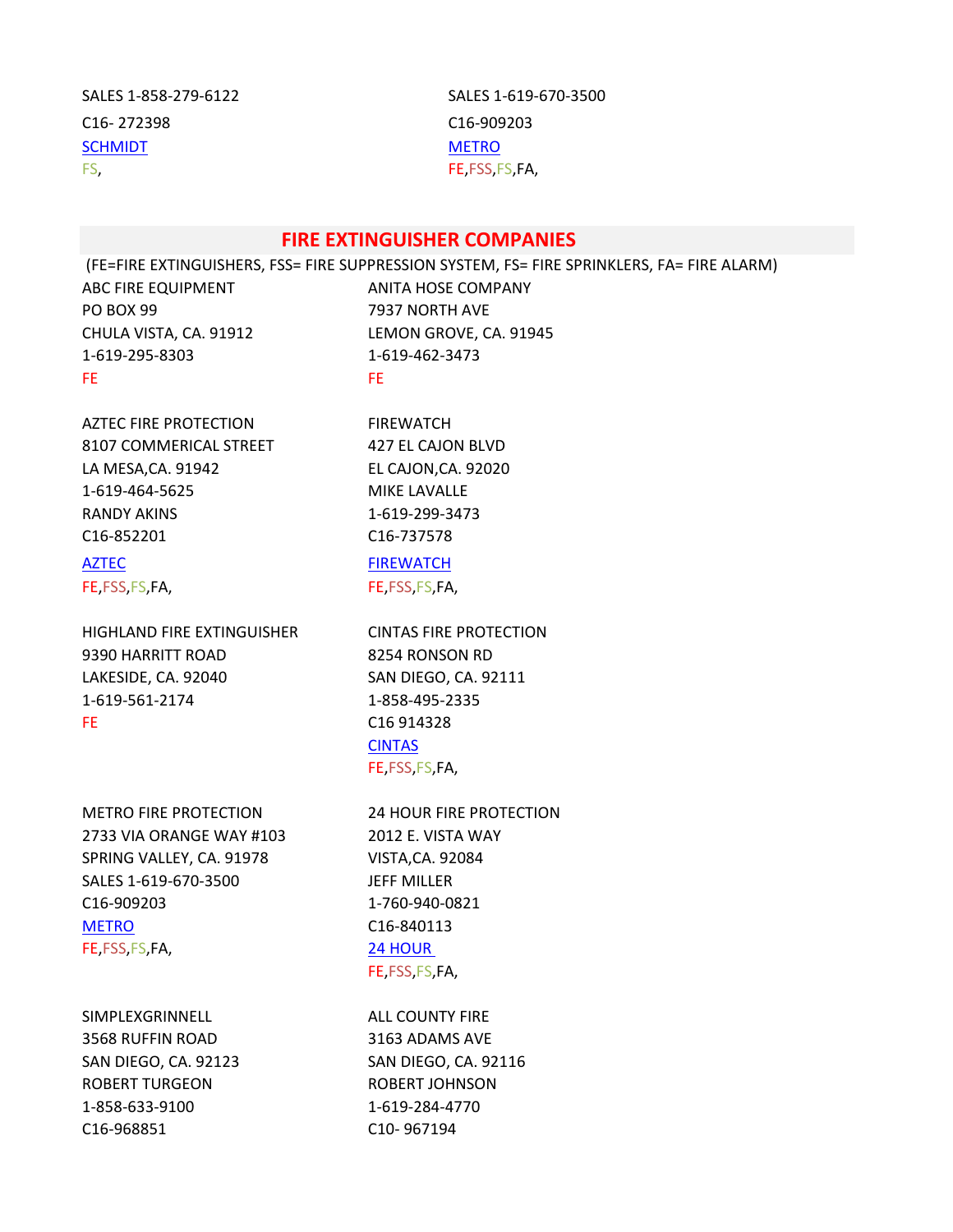[SIMPLEX](http://www.simplexgrinnell.com/) ALL COUNTY FE,FSS,FS,FA, FE,FA

## **FIRE SUPPRESSION SYSTEM SERVICES**

(FE=FIRE EXT, FSS= FIRE SUPPRESSION, FS= FIRE SPRINKLERS, FA= FIRE ALARM)

SIMPLEXGRINNELL JAM FIRE PROTECTION 3568 RUFFIN ROAD 8254 RONSON ROAD SAN DIEGO, CA. 92123 SAN DIEGO, CA. 92111 ROBERT TURGEON LEON 1-858-633-9100 1-858-495-2335 C16-968851 C16- 791060 [SIMPLEX](http://www.simplexgrinnell.com/) JAM FIRE PROTECTION FE,FSS,FS,FA, FSS ANUSL, PYRO CHEM, KIDDE, ANSUL R-102, PYRO CHEM,

METRO FIRE PROTECTION CINTAS FIRE PROTECTION 2733 VIA ORANGE WAY #103 8254 RONSON RD SPRING VALLEY, CA. 91978 SAN DIEGO, CA. 92111 SALES 1-619-670-3500 1-858-495-2335 C16-909203 C16 914328 [METRO](http://www.metrofire-safety.com/) [CINTAS](http://www.cintas.com/Fire-Protection-Services) FE, FSS, FS, FA, FE, FSS, FS, FA, PYRO CHEM AMEREX

AZTEC FIRE PROTECTION TRI-SIGNAL INTREGATION LA MESA,CA. 91942 SAN DIEGO, CA. 92126 1-619-464-5625 1-858-537-3444 RANDY AKINS SALES C16-852201 C-16 758792 [AZTEC](http://www.aztecfireandsafety.com/) **TRI-SIGNAL INTREGATION** FE,FSS,FS,FA, FE,FSS,FS, ANSUL, PYRO CHEM, BUCKEYE PYRO CHEM

8107 COMMERICAL STREET 9682 VIA EXCELNCIA SUITE #105

# **FIRE ALARM VENDORS TESTING AND INSTALLATION**

SIMPLEX GRINNELL FIREWATCH 3568 RUFFIN ROAD 427 EL CAJON BLVD SAN DIEGO, CA. 92123 EL CAJON,CA. 92020 ROBERT TURGEON MIKE LAVALLE 1-858-633-9100 1-619-299-3473 C16-968851 C16-737578 [SIMPLEX](http://www.simplexgrinnell.com/) [FIREWATCH](http://www.firewatchfireequip.com/) FE,FSS,FS,FA, FE,FSS,FS,FA,

AMEREX.